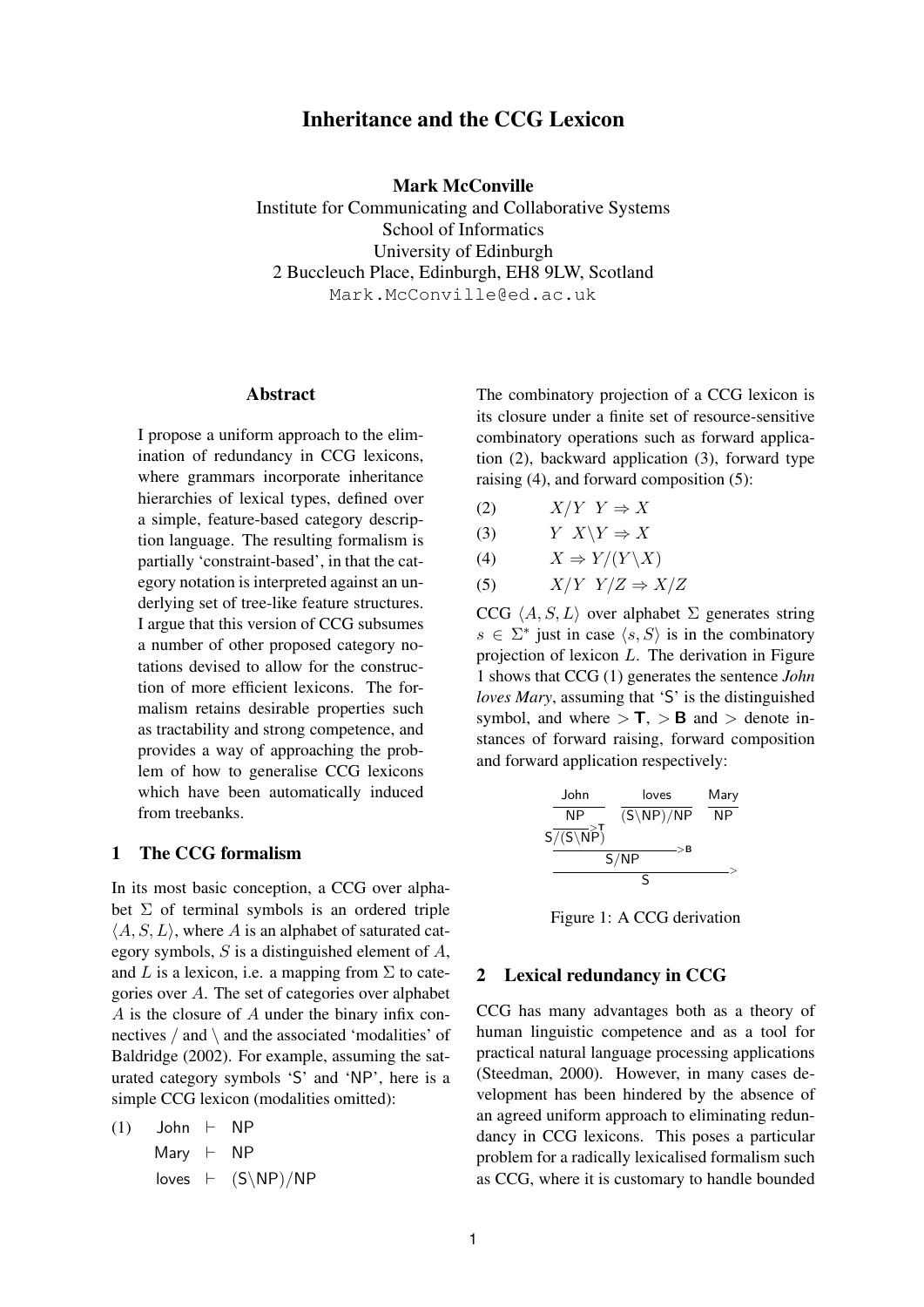dependency constructions such as case, agreement and binding by means of multiple lexical category assignments. Take for example, the language schematised in Table 1. This fragment of English, though small, exemplifies certain non-trivial aspects of case and number agreement:

| John  |      |       | John        |  |
|-------|------|-------|-------------|--|
| he    |      | loves | me          |  |
| the   | girl |       | you         |  |
| girls |      |       | him         |  |
|       |      |       | us          |  |
| you   |      | love  | them        |  |
| we    |      |       | the<br>girl |  |
| they  |      |       | girls       |  |
| airls |      |       | airls       |  |

Table 1: A fragment of English

The simplest CCG lexicon for this fragment is presented in Table 2:

$$
\begin{aligned} &\text{John}\vdash \mathsf{NP}^{\mathsf{sg}}_{\mathsf{sbj}},\ \mathsf{NP}_{\mathsf{obj}}\\ &\text{girl}\vdash \mathsf{N}_{\mathsf{sg}}\\ &\text{s}\vdash \mathsf{N}_{\mathsf{pl}}(\mathsf{N}_{\mathsf{sg}},\ \mathsf{NP}^{\mathsf{pl}}_{\mathsf{sbj}}\backslash \mathsf{N}_{\mathsf{sg}},\ \mathsf{NP}_{\mathsf{obj}}/\mathsf{N}_{\mathsf{sg}},\\ &\text{the}\vdash \mathsf{NP}^{\mathsf{sg}}_{\mathsf{sbj}}/\mathsf{N}_{\mathsf{pl}},\ \mathsf{NP}_{\mathsf{obj}}/\mathsf{N}_{\mathsf{pl}}\\ &\text{I},\text{we},\ \text{they}\vdash \mathsf{NP}^{\mathsf{pl}}_{\mathsf{sbj}}\\ &\text{me},\ \text{us},\ \text{them},\ \text{him}\vdash \mathsf{NP}_{\mathsf{obj}}\\ &\text{you}\vdash \mathsf{NP}^{\mathsf{pl}}_{\mathsf{sbj}},\ \mathsf{NP}_{\mathsf{obj}}\\ &\text{he}\vdash \mathsf{NP}^{\mathsf{sg}}_{\mathsf{sbj}}\\ &\text{love}\vdash (\mathsf{S}\backslash \mathsf{NP}^{\mathsf{pl}}_{\mathsf{sbj}})/\mathsf{NP}_{\mathsf{obj}}\\ &\text{s}\vdash ((\mathsf{S}\backslash \mathsf{NP}^{\mathsf{sg}}_{\mathsf{sbj}})/\mathsf{NP}_{\mathsf{obj}})\backslash ((\mathsf{S}\backslash \mathsf{NP}^{\mathsf{pl}}_{\mathsf{sbj}})/\mathsf{NP}_{\mathsf{obj}})\\ \end{aligned}
$$



This lexicon exhibits a number of multiple category assignments: (a) the proper noun *John* and the second person pronoun *you* are each assigned to *two* categories, one for each case distinction; (b) the plural suffix *-s* is assigned to *three* categories, depending on both the case and 'bar level' of the resulting nominal; and (c) the definite article *the* is assigned to *four* categories, one for each combination of case and number agreement distinctions. Since in each of these three cases there is no pretheoretical ambiguity involved, it is clear that this lexicon violates the following efficiencymotivated ideal on human language lexicons, in the Chomskyan sense of locus of non-systematic information:

**ideal of functionality** a lexicon is ideally a *function* from morphemes to category labels, modulo genuine ambiguity

Another efficiency-motivated ideal which the CCG lexicon in Table 2 can be argued to violate is the following:

**ideal of atomicity** a lexicon is a mapping from morphemes ideally to *atomic* category labels

In the above example, the transitive verb *love* is mapped to the decidedly non-atomic category label  $(S\backslash NP_{sbj}^{pl})/NP_{obj}$ . Lexicons which violate the criteria of functionality and atomicity are not just inefficient in terms of storage space and development time. They also fail to capture linguistically significant generalisations about the behaviour of the relevant words or morphemes.

The functionality and atomicity of a CCG lexicon can be easily quantified. The functionality ratio of the lexicon in Table 2, with 22 lexical entries for 14 distinct morphemes, is  $\frac{22}{14} = 1.6$ . The atomicity ratio is calculated by dividing the number of saturated category symbol-tokens by the number of lexical entries, i.e.  $\frac{36}{22} = 1.6$ .

Various, more or less *ad hoc* generalisations of the basic CCG category notation have been proposed with a view to eliminating these kinds of lexical redundancy. One area of interest has involved the nature of the saturated category symbols themselves. Bozsahin (2002) presents a version of CCG where saturated category symbols are modified by unary modalities annotated with morphosyntactic features. The features are themselves ordered according to a language-particular join semi-lattice. This technique, along with the insistence that lexicons of agglutinating languages are necessarily *morphemic*, allows generalisations involving the morphological structure of nouns and verbs in Turkish to be captured in an elegant, non-redundant format. Erkan (2003) generalises this approach, modelling saturated category labels as typed feature structures, constrained by underspecified feature structure descriptions in the usual manner.

Hoffman (1995) resolves other violations of the ideal of functionality in CCG lexicons for languages with 'local scrambling' constructions by means of 'multiset' notation for unsaturated categories, where scope and direction of arguments can be underspecified. For example, a multiset category label like  $S\{\NP_{\rm{obj}}\}$  is to be understood as incorporating both  $(S\NP_{sbi})\NP_{obi}$ and  $(S\backslash NP_{obj})\backslash NP_{sbj}$ .

Computational implementations of the CCG formalism, including successive versions of the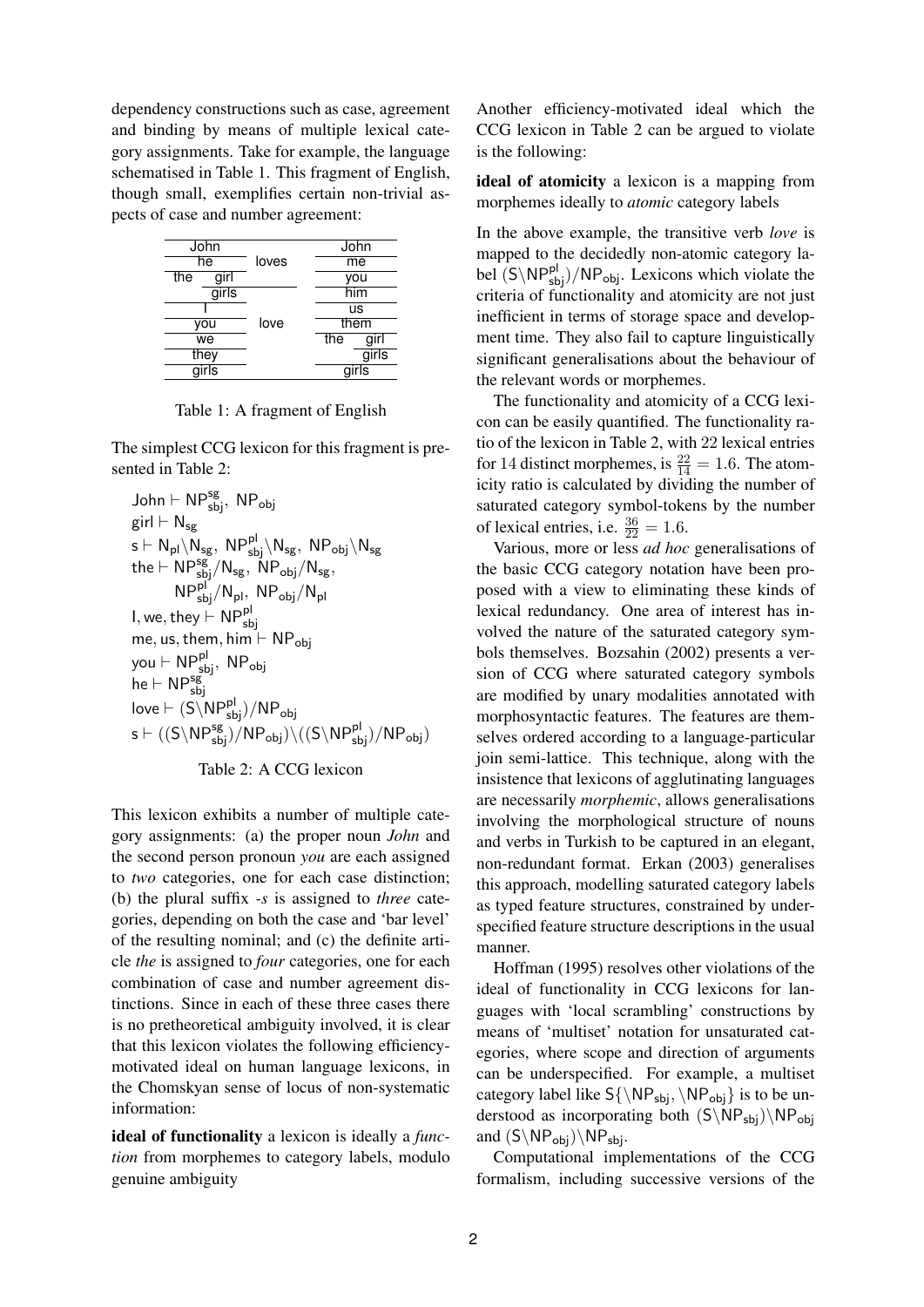Grok/OpenCCG system<sup>1</sup>, have generally dealt with violations of the ideal of atomicity by allowing for the definition of macro-style abbreviations for unsaturated categories, e.g. using the macro 'TV' as an abbreviation for  $(S\NP_{sbi})/NP_{obj}$ . One final point of note involves the project reported in Beavers (2004), who implements CCG within the LKB system, i.e. as an application of the Typed Feature Structure Grammar formalism of Copestake (2002), with the full apparatus of unrestricted typed feature structures, default inheritance hierarchies, and lexical rules.

# **3 Type-hierarchical CCG**

One of the aims of the project reported here has been to take a bottom-up approach to the problem of redundancy in CCG lexicons, adding just enough formal machinery to allow the relevant generalisations to be formulated, whilst retaining a restrictive theory of human linguistic competence which satisfies the 'strong competence' requirement, i.e. the competence grammar and the processing grammar are identical.

I start with a generalisation of the CCG formalism where the alphabet of saturated category symbols is organised into a 'type hierarchy' in the sense of Carpenter (1992), i.e. a weak order  $\langle A, \sqsubseteq_A \rangle$ , where A is an alphabet of types,  $\sqsubseteq_A$  is the 'subsumption' ordering on  $A$  (with a least element), and every subset of A with an upper bound has a least upper bound. An example type hierarchy is in Figure 2, where for example types 'Nom<sub>sg</sub>' and 'NP' are compatible since they have a non-empty set of upper bounds, the least upper bound (or 'unifier') being ' $NP_{sg}$ '.



Figure 2: Type hierarchy of saturated categories

A type-hierarchical CCG (T-CCG) over alphabet  $\Sigma$  is an ordered 4-tuple  $\langle A, \sqsubseteq_A, S, L \rangle$ , where

 $\langle A, \sqsubseteq_A \rangle$  is a type hierarchy of saturated category symbols, S is a distinguished element of A, and lexicon L is a mapping from  $\Sigma$  to categories over A. Given an appropriate  $\mathcal{L}_A$ -compatibility relation on the categories over  $A$ , the combinatory projection of T-CCG  $\langle A, \sqsubseteq_A, S, L \rangle$  can again be defined as the closure of L under the CCG combinatory operations, assuming that variable  $Y$  in the type raising rule (4) is restricted to maximally specified categories.

The T-CCG lexicon in Table 3, in tandem with the type hierarchy in Figure 2, generates the fragment of English in Table 1:

$$
\begin{aligned} &\text{John}\vdash \text{NP}_{\text{sg}}\\ &\text{girl}\vdash \text{N}_{\text{sg}}\\ &\text{s}\vdash \text{Nom}_{\text{pl}}\backslash \text{N}_{\text{sg}}\\ &\text{the}\vdash \text{NP}_{\text{sg}}/\text{N}_{\text{sg}},\ \text{NP}_{\text{pl}}/\text{N}_{\text{pl}}\\ &\text{I},\text{we},\text{they}\vdash \text{NP}_{\text{sbj}}^{\text{pl}}\\ &\text{me},\text{us},\text{them}\vdash \text{NP}_{\text{obj}}^{\text{sp}}\\ &\text{how}\vdash \text{NP}_{\text{obj}}^{\text{sg}}\\ &\text{lowe}\vdash (\text{S}\backslash \text{NP}_{\text{sbj}}^{\text{sp}})/\text{NP}_{\text{obj}}\\ &\text{s}\vdash ((\text{S}\backslash \text{NP}_{\text{sbj}}^{\text{sg}})/\text{NP}_{\text{obj}})\backslash ((\text{S}\backslash \text{NP}_{\text{sbj}}^{\text{pl}})/\text{NP}_{\text{obj}})\\ \end{aligned}
$$

Table 3: A T-CCG lexicon

Using this lexicon, the sentence *girls love John* is derived as in Figure 3:

| girl              |                                                                                   | love                                                                                | John                        |
|-------------------|-----------------------------------------------------------------------------------|-------------------------------------------------------------------------------------|-----------------------------|
| $N_{\texttt{se}}$ | $\mathsf{Nom}_{\mathsf{pl}}\backslash \mathsf{N}_{\mathsf{sg}}$                   | $(S\backslash \mathsf{NP}_{\mathsf{sbi}}^{\mathsf{pl}})/\mathsf{NP}_{\mathsf{obj}}$ | $\mathsf{NP}_{\mathsf{se}}$ |
|                   | Nompl                                                                             |                                                                                     |                             |
|                   | $\frac{1}{\mathsf{S}/(\mathsf{S}\backslash\mathsf{Nom}_{\mathsf{pl}})}\mathsf{T}$ | >B                                                                                  |                             |
|                   | $S/NP_{obj}$                                                                      |                                                                                     |                             |
|                   |                                                                                   |                                                                                     |                             |

Figure 3: A T-CCG derivation

The T-CCG lexicon in Table 3 comes closer to satisfying the ideal of functionality than does the lexicon in Table 2. While the latter has a functionality ratio of 1.6, the former's is  $\frac{16}{14} = 1.1$ .

This improved functionality ratio results from the underspecification of saturated category symbols inherent in the subsumption relation. For example, whereas the proper noun *John* is assigned to two distinct categories in the lexicon in Table 2, in the T-CCG lexicon it is assigned to a single *non-maximal* type 'NPsg' which subsumes the two maximal types 'NP $_{\text{sbj}}^{\text{sg}}$ , and 'NP $_{\text{obj}}^{\text{sg}}$ '. In other

<sup>1</sup>http://openccg.sourceforge.net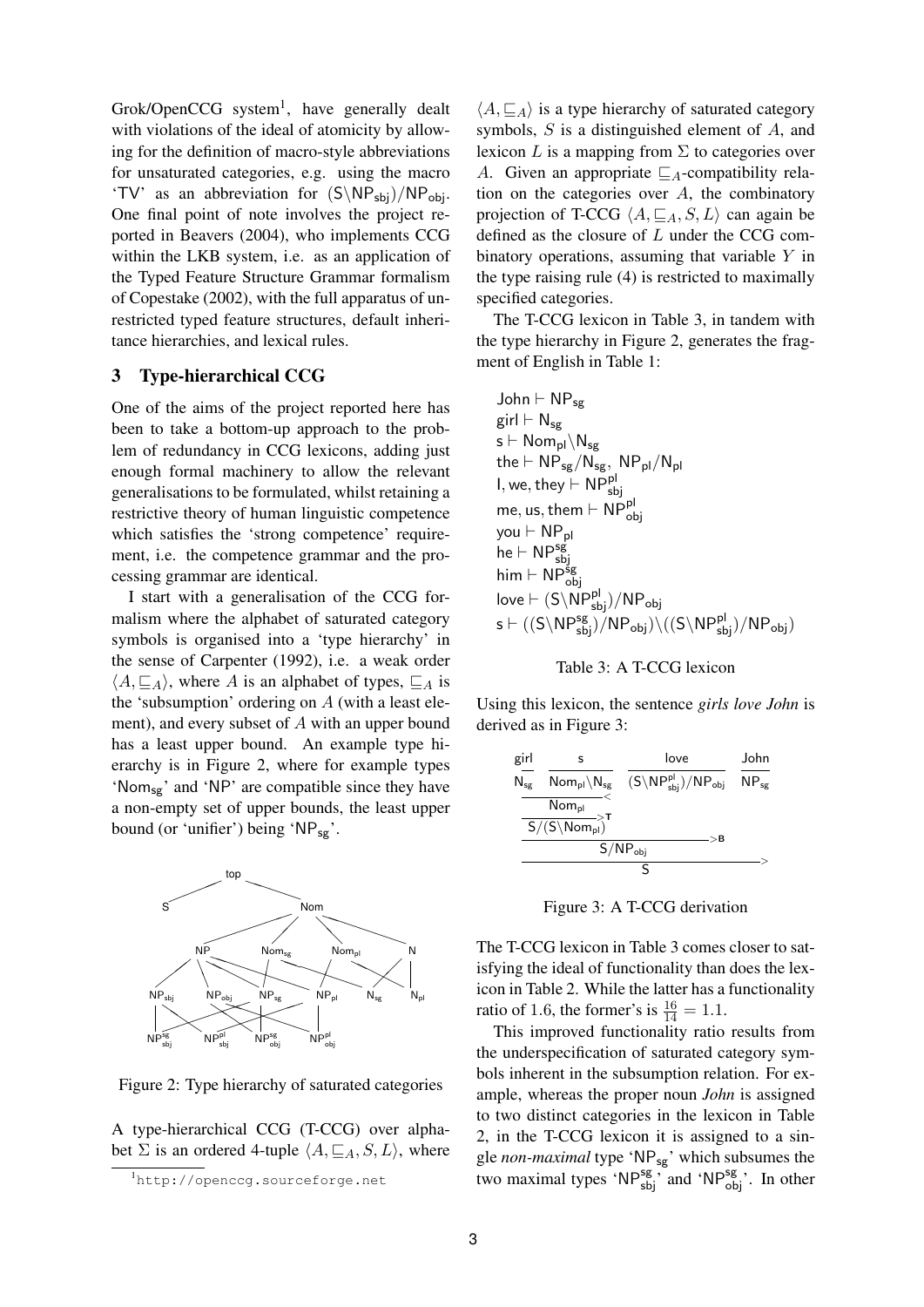words, the phenomenon of case syncretism in English proper nouns is captured by having a general singular noun phrase type, which subsumes a plurality of case distinctions.

The T-CCG formalism is equivalent to the 'morphosyntactic CCG' formalism of Bozsahin (2002), where features are ordered in a join semi-lattice. Any generalisation which can be expressed in a morphosyntactic CCG can also be expressed in a T-CCG, since any lattice of morphosyntactic features can be converted into a type hierarchy. In addition, T-CCG is equivalent to the formalism described in Erkan (2003), where saturated categories are modelled as typed feature structures. Any lexicon from either of these formalisms can be translated into a T-CCG lexicon whose functionality ratio is either equivalent or lower.

# **4 Inheritance-driven CCG**

A second generalisation of the CCG formalism involves adding a second alphabet of non-terminals, in this case a set of 'lexical types'. The lexical types are organised into an 'inheritance hierarchy', constrained by expressions of a simple featurebased category description language, inspired by previous attempts to integrate categorial grammars and unification-based grammars, e.g. Uszkoreit (1986) and Zeevat et al. (1987).

## **4.1 Simple category descriptions**

The set of simple category descriptions over alphabet A of saturated category symbols is defined as the smallest set  $\Phi$  such that:

- 1.  $A \subseteq \Phi$
- 2. for all  $\delta \in \{\mathsf{f},\mathsf{b}\},\allowbreak$  (SLASH  $\delta$ )  $\in \Phi$
- 3. for all  $\phi \in \Phi$ , (ARG  $\phi$ )  $\in \Phi$
- 4. for all  $\phi \in \Phi$ , (RES  $\phi$ )  $\in \Phi$

Note that category descriptions may be infinitely embedded, in which case they are considered to be right-associative, e.g. RES ARG RES SLASH f.

A simple category description like (SLASH f) or (SLASH b) denotes the set of all expressions which seek their argument to the right/left. A description of the form (ARG  $\phi$ ) denotes the set of expressions which take an argument of category  $\phi$ , and one like (RES  $\phi$ ) denotes the set of expressions which combine with an argument to yield an expression of category  $\phi$ .

Complex category descriptions are simply sets of simple category descriptions, where the assumed semantics is simply that of conjunction.

#### **4.2 Lexical inheritance hierarchies**

Lexical inheritance hierarchies (Flickinger, 1987) are type hierarchies where each type is associated with a set of expressions drawn from some category description language  $\Phi$ . Formally, they are ordered triples  $\langle B,\sqsubseteq_B,b\rangle$ , where  $\langle B,\sqsubseteq_B\rangle$  is a type hierarchy, and b is a function from B to  $\wp(\Phi)$ .

An example lexical inheritance hierarchy over the set of category descriptions over the alphabet of saturated category symbols in Table 2 is presented in Figure 4. The intuition underlying these (monotonic) inheritance hierarchies is that instances of a type must satisfy all the constraints associated with that type, as well as all the constraints it inherits from its supertypes.



Figure 4: A lexical inheritance hierarchy

This example hierarchy is a *single* inheritance hierarchy, since every lexical type has no more than one immediate supertype. However, *multiple* inheritance hierarchies are also allowed, where a given type can inherit constraints from two supertypes, neither of which subsumes the other.

#### **4.3 I-CCGs**

An inheritance-driven CCG (I-CCG) over alphabet  $\Sigma$  is an ordered 7-tuple  $\langle A,\sqsubseteq_A,B,\sqsubseteq_B,b,\rangle$  $S, L$ , where  $\langle A, \sqsubseteq_A \rangle$  is a type hierarchy of saturated category symbols,  $\langle B, \sqsubseteq_B, b \rangle$  is an inheritance hierarchy of lexical types over the set of category descriptions over  $A\cup B$ , S is a distinguished symbol in A, and lexicon L is a function from  $\Sigma$  to  $A ∪ B$ . Given an appropriate  $\mathcal{I}_{A,B}$ -compatibility relation on the categories over A∪B, the combinatory projection of I-CCG  $\langle A,\sqsubseteq_A,B,\sqsubseteq_B,b,S,L\rangle$ can again be defined as the closure of  $L$  under the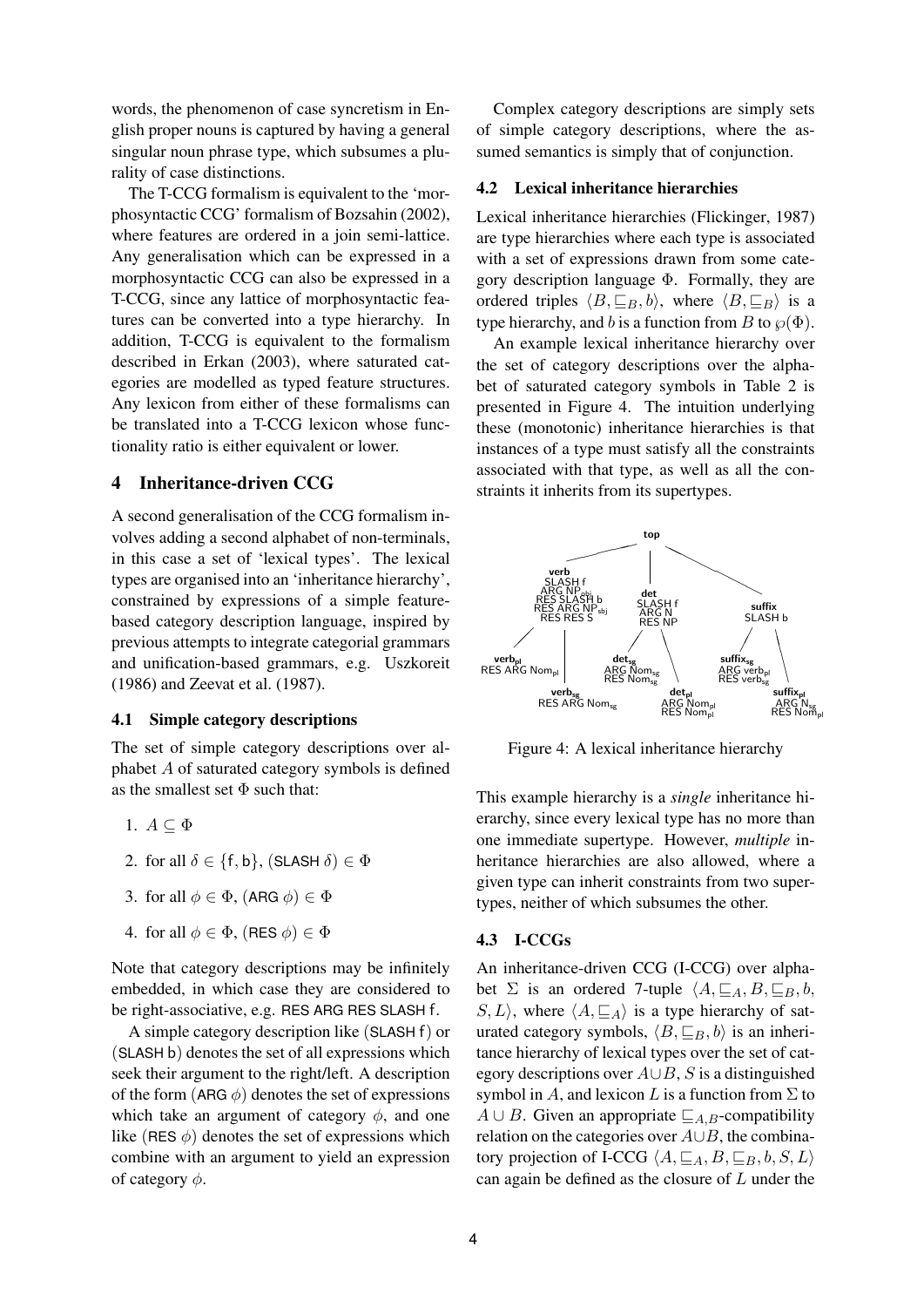CCG combinatory operations.

The I-CCG lexicon in Table 4, along with the type hierarchy of saturated category symbols in Figure 2 and the inheritance hierarchy of lexical types in Figure 4, generates the fragment of English in Table 1. Using this lexicon, the sentence

$$
\begin{aligned} &\text{John}\vdash \text{NP}_{\text{sg}}\\ &\text{girl}\vdash \text{N}_{\text{sg}}\\ &\text{s}\vdash \text{suffix}\\ &\text{the}\vdash \text{det}\\ &\text{I},\text{we},\text{they}\vdash \text{NP}_{\text{sbj}}^{\text{pl}}\\ &\text{me},\text{us},\text{them}\vdash \text{NP}_{\text{obj}}^{\text{pl}}\\ &\text{you}\vdash \text{NP}_{\text{sbj}}^{\text{sg}}\\ &\text{him}\vdash \text{NP}_{\text{obj}}^{\text{sg}}\\ &\text{love}\vdash \text{verb}_{\text{pl}} \end{aligned}
$$

Table 4: An I-CCG lexicon

*girls love John* is derived as in Figure 5, where derivational steps involve 'cache-ing out' sets of constraints from lexical types.

| girl                                      | s                                                                                                                                                                                                         | love                                                                                                                                        | John                               |  |  |
|-------------------------------------------|-----------------------------------------------------------------------------------------------------------------------------------------------------------------------------------------------------------|---------------------------------------------------------------------------------------------------------------------------------------------|------------------------------------|--|--|
| $\overline{\mathsf{N}_{\mathsf{sg}}}$     | suffix                                                                                                                                                                                                    | verb <sub>nl</sub>                                                                                                                          | $\overline{\text{NP}}_{\text{sg}}$ |  |  |
|                                           | SLASH b<br>suffix <sub>pl</sub><br>ARG N <sub>sg</sub><br>RES Nom <sub>pl</sub><br>$\mathsf{Nom}_{\mathsf{pl}}$<br>>T<br><b>RES S</b><br>SLASH f<br>ARG RES S<br>ARG ARG Nom <sub>pl</sub><br>ARG SLASH b | RES ARG Nom <sub>pl</sub><br>verb<br>SLASH f<br>ARG NP <sub>obi</sub><br>RES SLASH b<br>RES ARG NP <sub>sbi</sub><br><b>RES RES S</b><br>>B |                                    |  |  |
| RES S<br>ARG NP <sub>obi</sub><br>SLASH f |                                                                                                                                                                                                           |                                                                                                                                             |                                    |  |  |
| S                                         |                                                                                                                                                                                                           |                                                                                                                                             |                                    |  |  |

Figure 5: An I-CCG derivation

This derivation relies on a version of the CCG combinatory rules defined in terms of the I-CCG category description language. For example, forward application is expressed as follows — for all compex category descriptions  $\Phi$  and  $\Psi$  such that (SLASH b)  $\notin \Phi$ , and  $\{\phi \mid (\text{ARG } \phi) \in \Phi\} \cup \Psi$  is compatible, the following is a valid inference:

$$
\frac{\Phi\qquad \Psi}{\{\phi \mid (\text{RES } \phi) \in \Phi\}}>
$$

The functionality ratio of the I-CCG lexicon in Table 4 is  $\frac{14}{14} = 1$  and the atomicity ratio is  $\frac{14}{14} = 1$ . In other words, the lexicon is maximally nonredundant, since all the linguistically significant

generalisations are encodable within the lexical inheritance hierarchy.

The optimal atomicity ratio of the I-CCG lexicon is a direct result of the introduction of lexical types. In the T-CCG lexicon in Table 3, the transitive verb *love* was assigned to a non-atomically labelled category  $(S\backslash NP_{sbj}^{pl})/NP_{obj}$ . In the I-CCG's inheritance hierarchy in Figure 4, there is a lexical type 'verb<sub>pl</sub>' which inherits six constraints whose conjunction picks out exactly the same category. It is with this atomic label that the verb is paired in the I-CCG lexicon in Table 4.

The lexical inheritance hierarchy also has a role to play in constructing lexicons with optimal functionality ratios. The T-CCG lexicon in Table 3 assigned the definite article to two distinct categories, one for each grammatical number distinction. The I-CCG utilises the disjunction inherent in inheritance hierarchies to give each of these a common supertype 'det', which is associated with the properties all determiners share.

Finally, the I-CCG formalism can be argued to subsume the multiset category notation of Hoffman (1995), in the sense that every multiset CCG lexicon can be converted into an I-CCG lexicon with an equivalent or better functionality ratio. Recall that Hoffman uses generalised category notation like  $S\{\NP_{sbj}, \NP_{obj}\}$ to subsume two standard CCG category labels  $(S\NP_{sbj})\NP_{obj}$  and  $(S\NP_{obj})\NP_{sbj}$ . Again it should be clear that this is just another way of representing disjunction in a categorial lexicon, and can be straightforwardly converted into a lexical inheritance hierarchy over I-CCG category descriptions.

## **5 Semantics of the category notation**

In the categorial grammar tradition initiated by Lambek (1958), the standard way of providing a semantics for category notation defines the denotation of a category description as a set of strings of terminal symbols. Thus, assuming an alphabet  $\Sigma$  and a denotation function  $[[...]$  from the saturated category symbols to  $\wp(\Sigma)$ , the denotata of unsaturated category descriptions can be defined as follows, assuming that the underlying logic is simply that of string concatenation:

(6) 
$$
[[\phi/\psi]] = \{s \mid \forall s' \in [[\psi]], ss' \in [[\phi]]\}
$$

$$
[[\phi \setminus \psi]] = \{s \mid \forall s' \in [[\psi]], s's \in [[\phi]]\}
$$

This suggests an obvious way of interpreting the I-CCG category notation defined above. Let's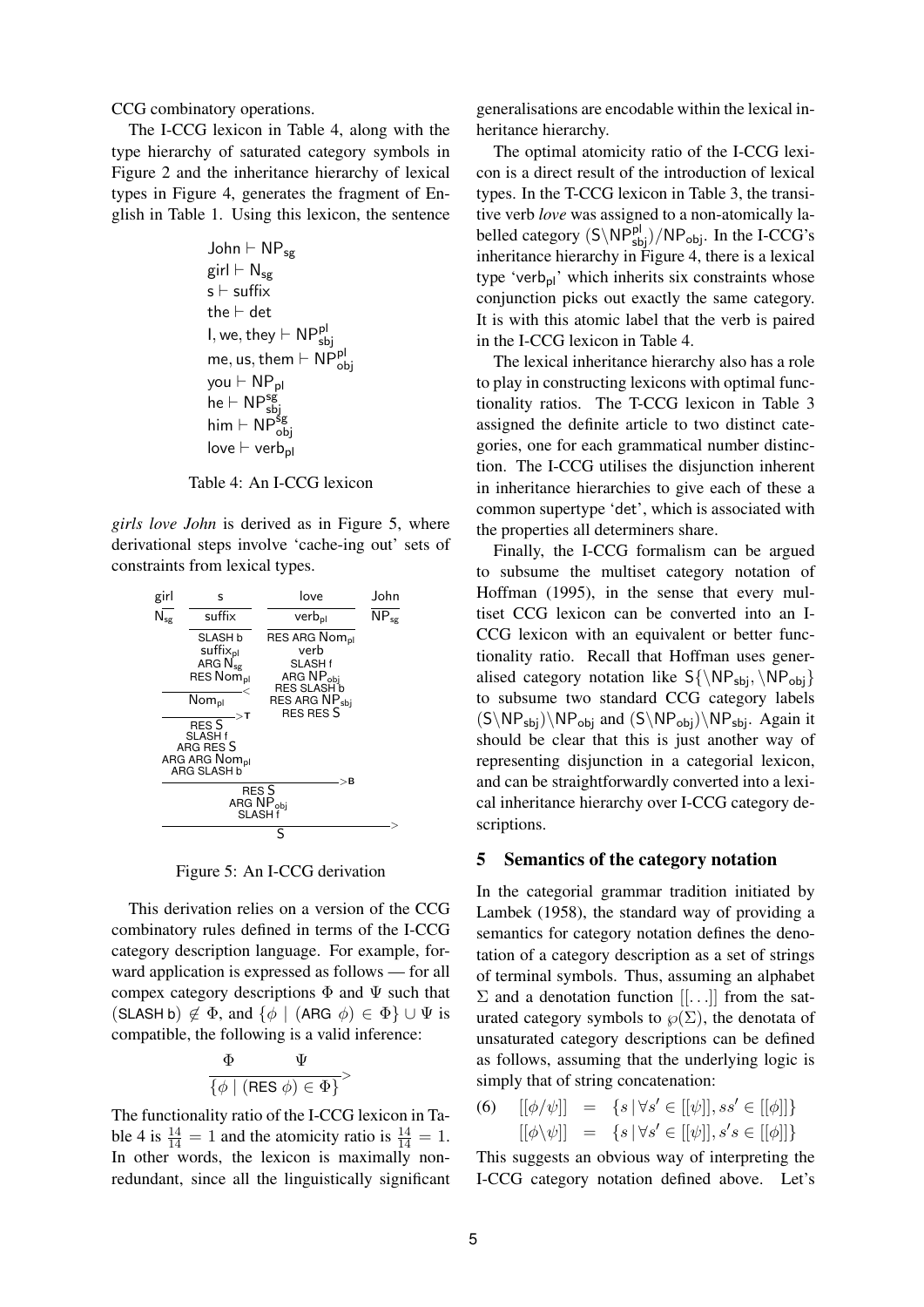start by assuming that, given some I-CCG  $\langle A, \sqsubseteq_A, \sqsubseteq_A,$  $B, \subseteq_B, b, S, L$  over alphabet  $\Sigma$ , there is a denotation function [[.. .]] from the *maximal* types in the hierarchy of saturated categories  $\langle A, \sqsubseteq_A \rangle$  to  $\wp(\Sigma)$ . For all non-maximal saturated category symbols  $\phi$  in A, the denotation of  $\phi$  is then the set of all strings in any of  $\phi$ 's subcategories, i.e.  $\left[\left[\phi\right]\right] = \bigcup_{\phi \sqsubseteq_A \psi} \left[\left[\psi\right]\right]$ . The denotata of the simple category descriptions can be defined by universal quantification over the set of simple category descriptions Φ:

- $\bullet \,\, \left [ [$ SLASH f $] \right ] = \bigcup_{\phi, \psi \in \Phi} [[\phi/\psi]]$
- $\bullet \,\, \left [ [$ SLASH b $] \right ] = \bigcup_{\phi, \psi \in \Phi} [ [ \phi \backslash \psi ] ]$
- $\bullet \,\, \left [ [\mathsf{ARG}\ \phi] \right ] = \bigcup_{\psi \in \Phi} \left [ \left [ \psi / \phi \right ] \right ] \cup \left [ \left [ \psi \backslash \phi \right ] \right ]$
- $\bullet \,\, \left [ [{\sf RES} \, \phi] \right ] = \bigcup_{\psi \in \Phi} \left [ [\phi / \psi] \right ] \cup \left [ [\phi \backslash \psi] \right ]$

This just leaves the simple descriptions which consist of a type in the lexical inheritance hierarchy  $\langle B, \sqsubseteq_B,$  $b$ . If we define the constraint set of some lexical type  $\phi \in B$  as the set  $\Phi$  of all category descriptions either associated with or inherited by  $\phi$ , then the denotation of  $\phi$  is defined as  $\bigcap_{\psi\in\Phi}[[\psi]].$ 

Unfortunately, this approach to interpreting I-CCG category descriptions is insufficient, since the logic underlying CCG is not simply the logic of string concatenation, i.e. CCG allows a limited degree of permutation by dint of the *crossed* composition and substitution operations. In fact, there appears to be no categorial type logic, in the sense of Moortgat (1997), for which the CCG combinatory operations provide a sound and complete derivation system, even in the resource-sensitive system of Baldridge (2002). An alternative approach involves interpreting I-CCG category descriptions against totally well-typed, sort-resolved feature structures, as in the HPSG formalism of Pollard and Sag (1994).

Given some type hierarchy  $\langle A, \sqsubseteq_A \rangle$  of saturated category symbols and some lexical inheritance hierarchy  $\langle B, \sqsubset_B, b \rangle$ , we define a class of 'category' models', i.e. binary trees where every leaf node carries a maximal saturated category symbol in A, every non-leaf node carries a directional slash, and every branch is labelled as either a 'result' or an 'argument'. In addition, nodes are optionally labelled with maximal lexical types from B. Note that since only maximal types are permitted in a

model, they are by definition sort-resolved. Assuming the hierarchies in Tables 2 and 4, an example category model is given in Figure 6, where arcs by convention point downwards:



Figure 6: A category model

Given some inheritance hierarchy  $\langle B, \sqsubseteq_B, b \rangle$  of lexical types, not all category models whose nodes are labelled with maximal types from  $B$  are 'welltyped'. In fact, this property is restricted to those models where, if node *n* carries lexical type  $\phi$ , then every category description in the constraint set of  $\phi$  is satisfied from *n*. Note that the root of the model in Figure 6 carries the lexical type 'verb<sub>pl</sub>'. Since all six constraints inherited by this type in Figure 4 are satisfied from the root, and since no other lexical types appear in the model, we can state that the model is well-typed.

In sum, given an appropriate satisfaction relation between well-typed category models and I-CCG category descriptions, along with a definition of the CCG combinatory operations in terms of category models, it is possible to provide a formal interpretation of the language of I-CCG category descriptions, in the same way as unification-based formalisms like HPSG ground attribute-value notation in terms of underlying totally well-typed, sort-resolved feature structure models. Such a semantics is necessary in order to prove the correctness of eventual I-CCG implementations.

## **6 Extending the description language**

The I-CCG formalism described here involves a generalisation of the CCG category notation to incorporate the concept of lexical inheritance. The primary motivation for this concerns the ideal of non-redundant encoding of lexical information in human language grammars, so that all kinds of linguistically significant generalisation can be captured somewhere in the grammar. In order to fulfil this goal, the simple category description language defined above will need to be extended somewhat. For example, imagine that we want to specify the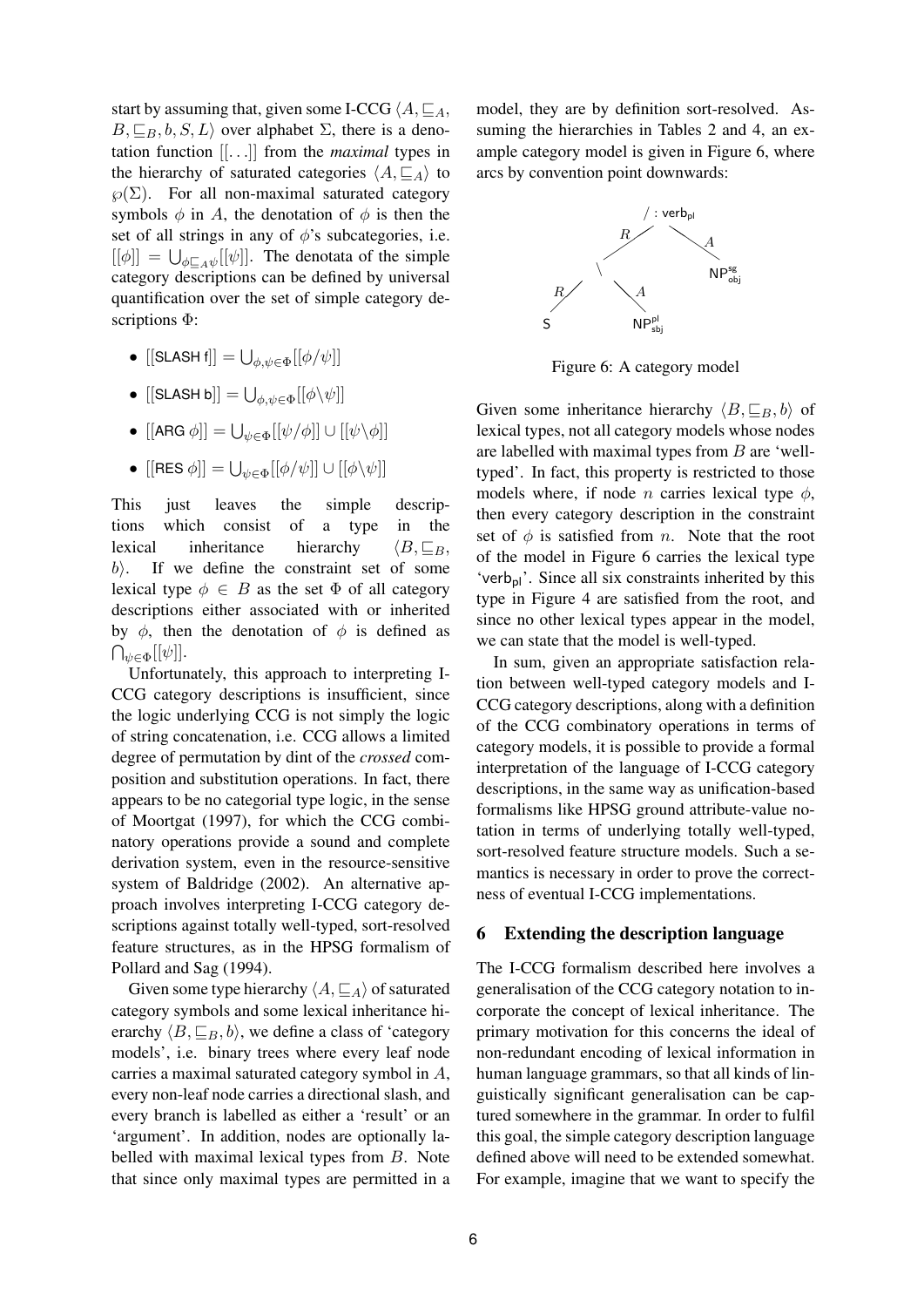set of all expressions which take an  $NP<sub>obj</sub>$  argument, but not necessarily as their first argument, i.e. the set of all 'transitive' expressions:

 $(7)$  ARG NP<sub>obi</sub> ∪ RES ARG NPobj ∪ RES RES ARG NPobj  $\cup$ 

It should be clear that this category is not finitely specifiable using the I-CCG category notation.

One way to allow such generalisations to be made involves incorporating the ∗ modal iteration operator used in Propositional Dynamic Logic (Harel, 1984) to denote an unbounded number of arc traversals in a Kripke structure. In other words, category description (RES<sup>\*</sup> $\phi$ ) is satisfied from node  $n$  in a model just in case some finite sequence of result arcs leads from  $n$  to a node where  $\phi$  is satisfied. In this way, the set of expressions taking an NP<sub>obi</sub> argument is specified by means of the category description RES\* ARG  $NP_{obj}$ .

# **7 Computational aspects**

At least as far as the I-CCG category notation defined in section 4.1 is concerned, it is a straightforward task to take the standard CKY approach to parsing with CCGs (Steedman, 2000), and generalise it to take a functional, atomic I-CCG lexicon and 'cache out' the inherited constraints online. As long as the inheritance hierarchy is nonrecursive and can thus be theoretically cached out into a finite lexicon, the parsing problem remains worst-case polynomial.

In addition, the I-CCG formalism satisfies the 'strong competence' requirement of Bresnan (1982), according to which the grammar used by or implicit in the human sentence processor is the competence grammar itself. In other words, although the result of cache-ing out particularly common lexical entries will undoubtedly be part of a statistically optimised parser, it is not essential to the tractability of the formalism.

One obvious practical problem for which the work reported here provides at least the germ of a solution involves the question of how to generalise CCG lexicons which have been automatically induced from treebanks (Hockenmaier, 2003). To take a concrete example, Cakici (2005) induces a wide coverage CCG lexicon from a 6000 sentence dependency treebank of Turkish. Since Turkish is a *pro*-drop language, every transitive verb belongs

to both categories  $(S\NP_{sbj})\NP_{obj}$  and  $S\NP_{obj}$ . However, data sparsity means that the automatically induced lexicon assigns only a small minority of transitive verbs to both classes. One possible way of resolving this problem would involve translating the automatically induced lexicon into sets of fully specified I-CCG category descriptions, generating an inheritance hierarchy of lexical types from this lexicon (Sporleder, 2004), and applying some more precise version of the following heuristic: if a critical mass of words in the automatically induced lexicon belong to both CCG categories  $X$  and  $Y$ , then in the derived I-CCG lexicon assign all words belonging to either X or Y to the lexical type which functions as the greatest lower bound of  $X$  and  $Y$  in the lexical inheritance hierarchy.

# **8 Acknowledgements**

The author is indebted to the following people for providing feedback on various drafts of this paper: Mark Steedman, Cem Bozsahin, Jason Baldridge, and three anonymous EACL reviewers.

# **References**

- Baldridge, J. (2002). *Lexically Specified Derivational Control in Combinatory Categorial Grammar*. PhD thesis, University of Edinburgh.
- Beavers, J. (2004). Type-inheritance Combinatory Categorial Grammar. In *Proceedings of the 20th International Conference on Computational Linguistics, University of Geneva*.
- Bozsahin, C. (2002). The combinatory morphemic lexicon. *Computational Linguistics*, 28(2):145– 186.
- Bresnan, J., editor (1982). *The Mental Representation of Grammatical Relations*. MIT Press, Cambridge MA.
- Cakici, R. (2005). Automatic induction of a CCG grammar for Turkish. In *Proceedings of the Student Research Workshop, 43rd Annual Meeting of the Association for Computational Linguistics, University of Michigan*, pages 73–78.
- Carpenter, B. (1992). *The Logic of Typed Feature Structures*. Cambridge Tracts in Theoretical Computer Science. Cambridge University Press.
- Copestake, A. (2002). *Implementing Typed Feature Structure Grammars*. CSLI Publications, Stanford CA.